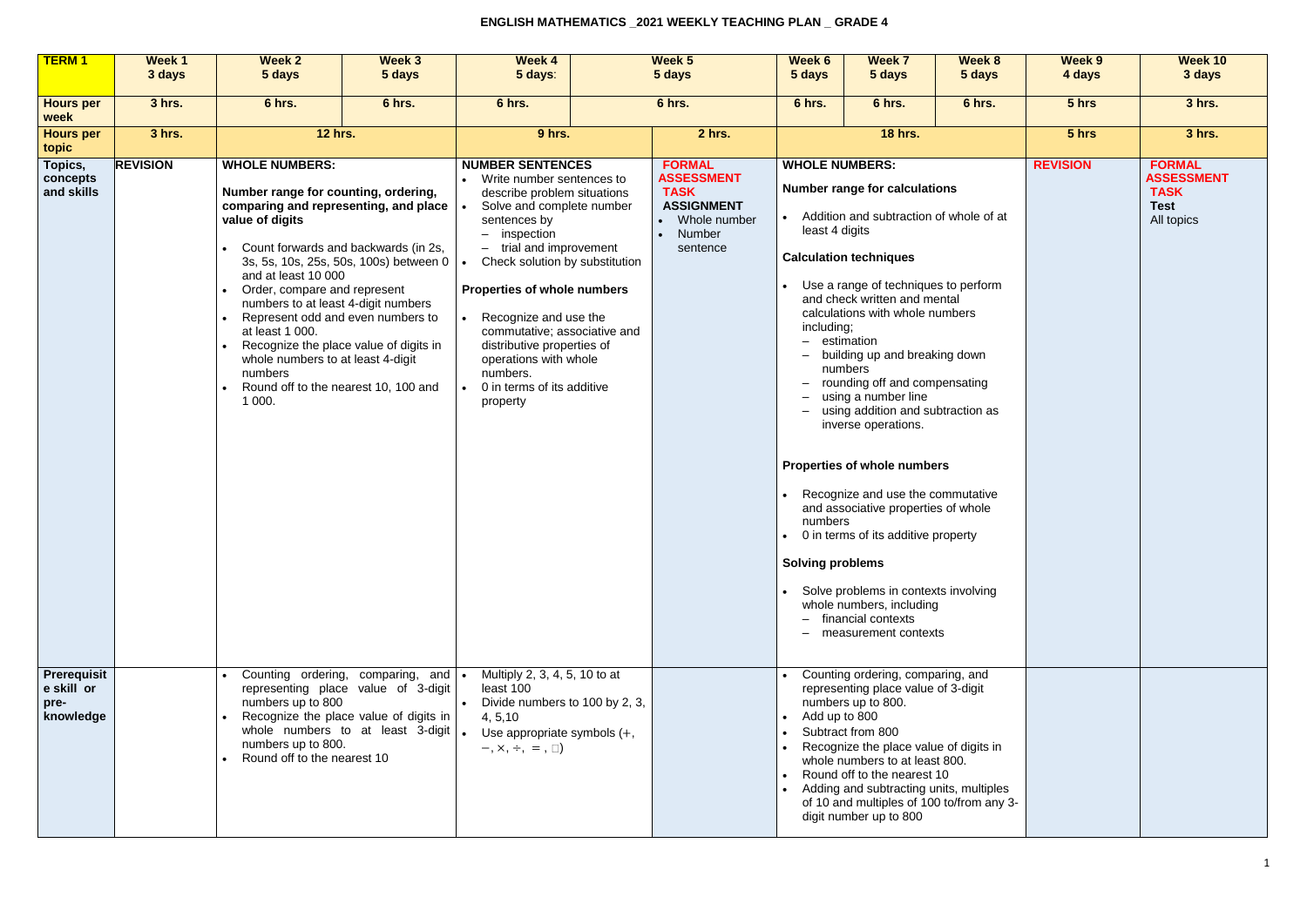| <b>TERM 2</b>                     | Week 1                                                                                                                                                                                                                  | <b>Week 2</b> | <b>Week 3</b>                                                                                                                                                                                                                                                                                                                                                                                                                                                                                                                                                                                                                                                                                                                                                                                                                                                                                                                                   | Week 4 | Week 5     | Week 6                                                                                                                                                                                                                                                                                                                                                                                                                                                                                                                                                                                                                                                                                                                                                                                                                                                                            | Week 7                                                                                                                                                                                                                                                                                                                                                                                                                                                                                                                                                                                                                                                                                                                                                                                                                               | Week 8 |                                                                    | Week 9                                                                                                                                                                                                                                                                                                                                                                                                                                                                                                                                                                                                                                                                                                                                                                                    | Week 10                                                  | Week 11                                                                                             |
|-----------------------------------|-------------------------------------------------------------------------------------------------------------------------------------------------------------------------------------------------------------------------|---------------|-------------------------------------------------------------------------------------------------------------------------------------------------------------------------------------------------------------------------------------------------------------------------------------------------------------------------------------------------------------------------------------------------------------------------------------------------------------------------------------------------------------------------------------------------------------------------------------------------------------------------------------------------------------------------------------------------------------------------------------------------------------------------------------------------------------------------------------------------------------------------------------------------------------------------------------------------|--------|------------|-----------------------------------------------------------------------------------------------------------------------------------------------------------------------------------------------------------------------------------------------------------------------------------------------------------------------------------------------------------------------------------------------------------------------------------------------------------------------------------------------------------------------------------------------------------------------------------------------------------------------------------------------------------------------------------------------------------------------------------------------------------------------------------------------------------------------------------------------------------------------------------|--------------------------------------------------------------------------------------------------------------------------------------------------------------------------------------------------------------------------------------------------------------------------------------------------------------------------------------------------------------------------------------------------------------------------------------------------------------------------------------------------------------------------------------------------------------------------------------------------------------------------------------------------------------------------------------------------------------------------------------------------------------------------------------------------------------------------------------|--------|--------------------------------------------------------------------|-------------------------------------------------------------------------------------------------------------------------------------------------------------------------------------------------------------------------------------------------------------------------------------------------------------------------------------------------------------------------------------------------------------------------------------------------------------------------------------------------------------------------------------------------------------------------------------------------------------------------------------------------------------------------------------------------------------------------------------------------------------------------------------------|----------------------------------------------------------|-----------------------------------------------------------------------------------------------------|
|                                   | 4 days                                                                                                                                                                                                                  | 5 days        | 3 days                                                                                                                                                                                                                                                                                                                                                                                                                                                                                                                                                                                                                                                                                                                                                                                                                                                                                                                                          | 5 days | 5 days     | 5 days                                                                                                                                                                                                                                                                                                                                                                                                                                                                                                                                                                                                                                                                                                                                                                                                                                                                            | 5 days                                                                                                                                                                                                                                                                                                                                                                                                                                                                                                                                                                                                                                                                                                                                                                                                                               |        | 5 days                                                             | 5 days                                                                                                                                                                                                                                                                                                                                                                                                                                                                                                                                                                                                                                                                                                                                                                                    | 4 days                                                   | 5 days                                                                                              |
| <b>Hours per</b><br>week          | <b>5 hrs.</b>                                                                                                                                                                                                           | 6 hrs.        | <b>3 hrs.</b>                                                                                                                                                                                                                                                                                                                                                                                                                                                                                                                                                                                                                                                                                                                                                                                                                                                                                                                                   | 6 hrs. | 6 hrs.     | 6 hrs.                                                                                                                                                                                                                                                                                                                                                                                                                                                                                                                                                                                                                                                                                                                                                                                                                                                                            | 6 hrs.                                                                                                                                                                                                                                                                                                                                                                                                                                                                                                                                                                                                                                                                                                                                                                                                                               |        | 6 hrs.                                                             | 6 hrs                                                                                                                                                                                                                                                                                                                                                                                                                                                                                                                                                                                                                                                                                                                                                                                     | <b>5 hrs.</b>                                            | 6 hrs.                                                                                              |
| <b>Hours per</b><br>topic         | 6 hrs.                                                                                                                                                                                                                  |               | <b>15 hrs.</b>                                                                                                                                                                                                                                                                                                                                                                                                                                                                                                                                                                                                                                                                                                                                                                                                                                                                                                                                  |        |            | <b>12 hrs.</b>                                                                                                                                                                                                                                                                                                                                                                                                                                                                                                                                                                                                                                                                                                                                                                                                                                                                    | 9 hrs.                                                                                                                                                                                                                                                                                                                                                                                                                                                                                                                                                                                                                                                                                                                                                                                                                               |        | 2 hrs.                                                             | 6 hrs.                                                                                                                                                                                                                                                                                                                                                                                                                                                                                                                                                                                                                                                                                                                                                                                    | <b>5 hrs.</b>                                            | 6 hrs.                                                                                              |
| Topics,<br>concepts<br>and skills | <b>WHOLE NUMBERS:</b><br>Number range for<br>calculations:<br>multiplication and<br>division (1-digit by 1<br>digit)<br>Number range for<br>multiples and factors<br>Multiples of 1-digit<br>numbers to at least<br>100 |               | <b>WHOLE NUMBERS:</b><br><b>Number range for calculations</b><br>• Multiply at least 2-digit by 1-<br>digit<br>Multiplication of at least whole<br>2-digit by 2-digit numbers<br><b>Calculation techniques</b><br>Use a range of techniques to<br>perform and check written<br>and mental calculations of<br>whole numbers including:<br>$-$ estimation<br>building up and breaking<br>down<br>numbers<br>doubling and halving<br>using multiplication and<br>$-$<br>division as inverse<br>operations.<br><b>Multiples and factors</b><br>Multiples of 1-digit numbers to<br>at least 100<br><b>Properties of whole numbers</b><br>Recognize and use the<br>commutative; associative and<br>distributive properties of<br>whole numbers.<br><b>Solving problems</b><br>Solve problems in contexts<br>involving whole numbers,<br>including:<br>financial contexts<br>$\overline{\phantom{0}}$<br>measurement contexts<br>comparing two or more |        | including: | <b>WHOLE NUMBERS:</b><br><b>Number range for calculations</b><br>Division of 2- digit by 1 - digit<br>Division of at least whole 3-<br>digit by 1-digit numbers<br><b>Calculation techniques</b><br>Use a range of techniques to<br>perform and check written<br>and mental calculations of<br>whole numbers including:<br>estimation<br>building up and breaking<br>down numbers<br>using multiplication and<br>division as inverse<br>operations.<br><b>Multiples and factors</b><br>Multiples of 1-digit numbers<br>to at least 100.<br>Properties of whole numbers<br>Recognize and use the<br>distributive properties of<br>whole numbers.<br><b>Solving problems</b><br>Solve problems in contexts<br>involving whole numbers,<br>financial contexts<br>measurement contexts<br>comparing two or more<br>quantities of the same<br>kind (ratio)<br>comparing two quantities | <b>NUMERIC PATTERNS:</b><br><b>Investigate and extend</b><br>patterns<br>Investigate and extend<br>numeric patterns looking<br>for relationships or rules of<br>patterns<br>sequences involving a<br>$\equiv$<br>constant difference or<br>ratio<br>of learner's own<br>$\equiv$<br>creation<br>Describe observed<br>relationships or rules for<br>sequences involving<br>constant difference or<br>ratio in learner's own<br>words<br>Input and output values<br>Determine input values,<br>output values and rules for<br>patterns and relationships:<br>- flow diagrams<br>tables<br>$\qquad \qquad -$<br><b>Equivalent forms</b><br>Determine equivalence of<br>different descriptions of<br>the same relationship or<br>rule presented:<br>verbally<br>in a flow diagram<br>by a number<br>$\overline{\phantom{0}}$<br>sentence |        | <b>FORMAL</b><br><b>ASSESSMENT</b><br><b>TASK</b><br>Investigation | <b>GEOMETRIC</b><br><b>PATTERNS</b><br>Investigate and<br>extend patterns<br>Investigate and<br>extend geometric<br>patterns looking for<br>relationships or<br>rules of patterns:<br>- represented in<br>physical or<br>diagram form<br>sequences not<br>limited to a<br>constant<br>difference or<br>ratio<br>of learner's own<br>creation<br>Describe observed<br>relationships or<br>rules in learner's<br>own words<br>Input and output<br>values<br>Determine input<br>values, output<br>values and rules for<br>the patterns and<br>relationships using<br>flow diagrams<br><b>Equivalent forms</b><br>Determine<br>equivalence of<br>different<br>descriptions of the<br>same relationship or<br>rule presented:<br>- verbally<br>in a flow<br>diagram<br>by a number<br>sentence | <b>REVISION OF</b><br><b>TERM 1 AND 2</b><br><b>WORK</b> | <b>FORMAL</b><br><b>ASSESSMENT</b><br><b>TASK</b><br><b>Test</b><br>All Term 1 and<br>Term 2 topics |
|                                   |                                                                                                                                                                                                                         |               | quantities of the same<br>kind (ratio)                                                                                                                                                                                                                                                                                                                                                                                                                                                                                                                                                                                                                                                                                                                                                                                                                                                                                                          |        |            | of different kinds (rate).                                                                                                                                                                                                                                                                                                                                                                                                                                                                                                                                                                                                                                                                                                                                                                                                                                                        |                                                                                                                                                                                                                                                                                                                                                                                                                                                                                                                                                                                                                                                                                                                                                                                                                                      |        |                                                                    |                                                                                                                                                                                                                                                                                                                                                                                                                                                                                                                                                                                                                                                                                                                                                                                           |                                                          |                                                                                                     |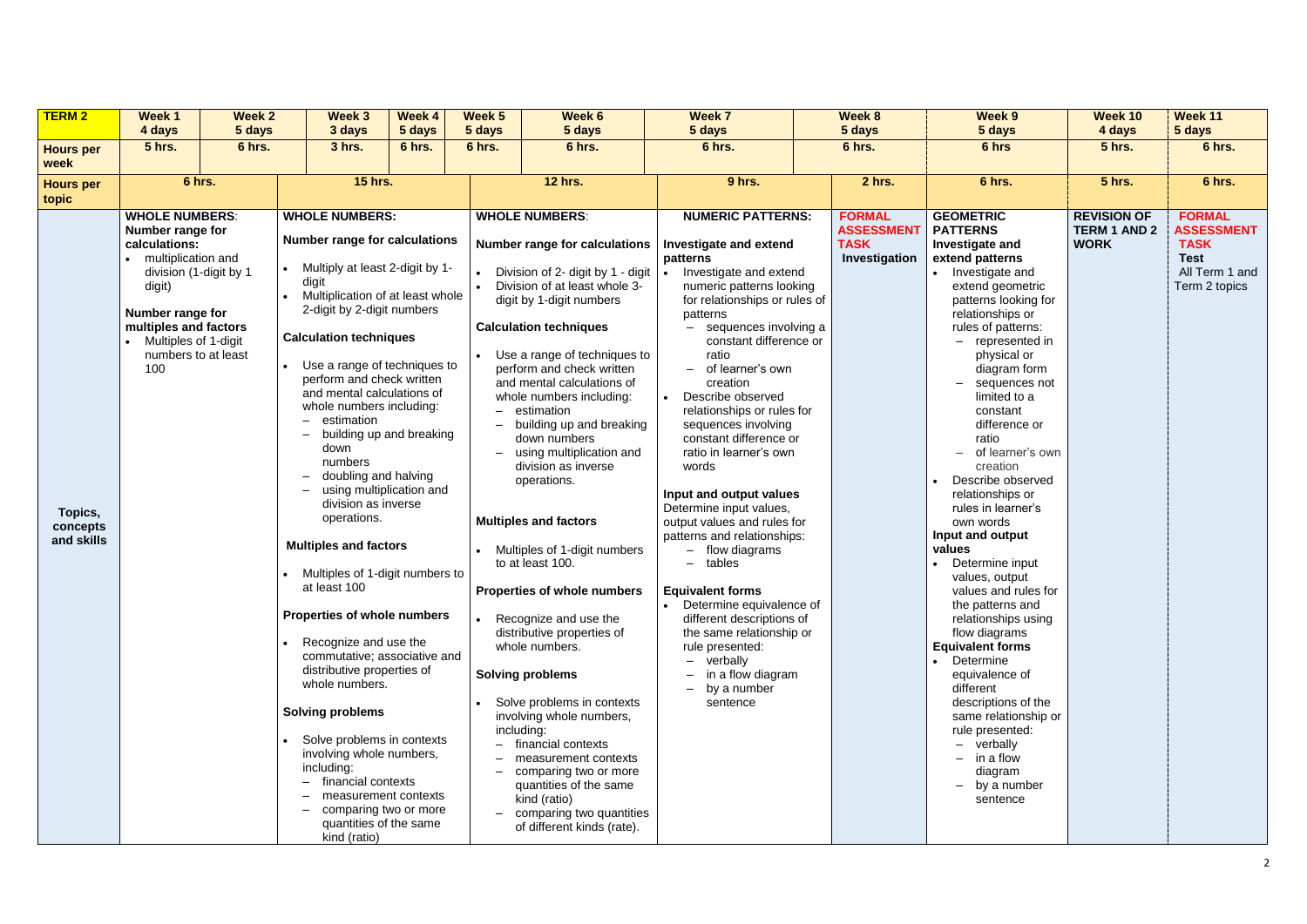|                                                      | comparing two quantities<br>$-$<br>of different kinds (rate).                                                                                                                                                                                                                                                                                                                                                                           | grouping and equal<br>$-$<br>sharing with remainders                                                                                                                                                                                                  |                                                                         |                                                                         |  |
|------------------------------------------------------|-----------------------------------------------------------------------------------------------------------------------------------------------------------------------------------------------------------------------------------------------------------------------------------------------------------------------------------------------------------------------------------------------------------------------------------------|-------------------------------------------------------------------------------------------------------------------------------------------------------------------------------------------------------------------------------------------------------|-------------------------------------------------------------------------|-------------------------------------------------------------------------|--|
| <b>Prerequisite</b><br>skill or<br>pre-<br>knowledge | Multiply 2, 3, 4, 5, 10 to a total $\vert$<br>Multiply 2, 3, 4, 5, 10 to  <br>at least 100<br>of 100<br>Divide numbers to 100<br>Halving and doubling<br>Multiplication facts for units by  .<br>by 2, 3, 4, 5,10<br>multiples of 10 and 100.<br>Use appropriate<br>Building up and breaking<br>symbols $(+, -, \times, \div,$<br>down 3 digit whole numbers.<br>$=$ , $\Box$ )<br>Round off to the nearest 10<br>and estimate answers. | Divide numbers to 100 by 2,<br>3, 4, 5, 10<br>Halving and doubling<br>Building up and breaking<br>down 3 digit whole numbers.<br>Use multiplication and<br>division as inverse<br>operations.<br>Round off to the nearest 10<br>and estimate answers. | Investigate and extend<br>patterns<br>Describe patterns in own<br>words | Investigate and<br>extend patterns<br>Describe patterns in<br>own words |  |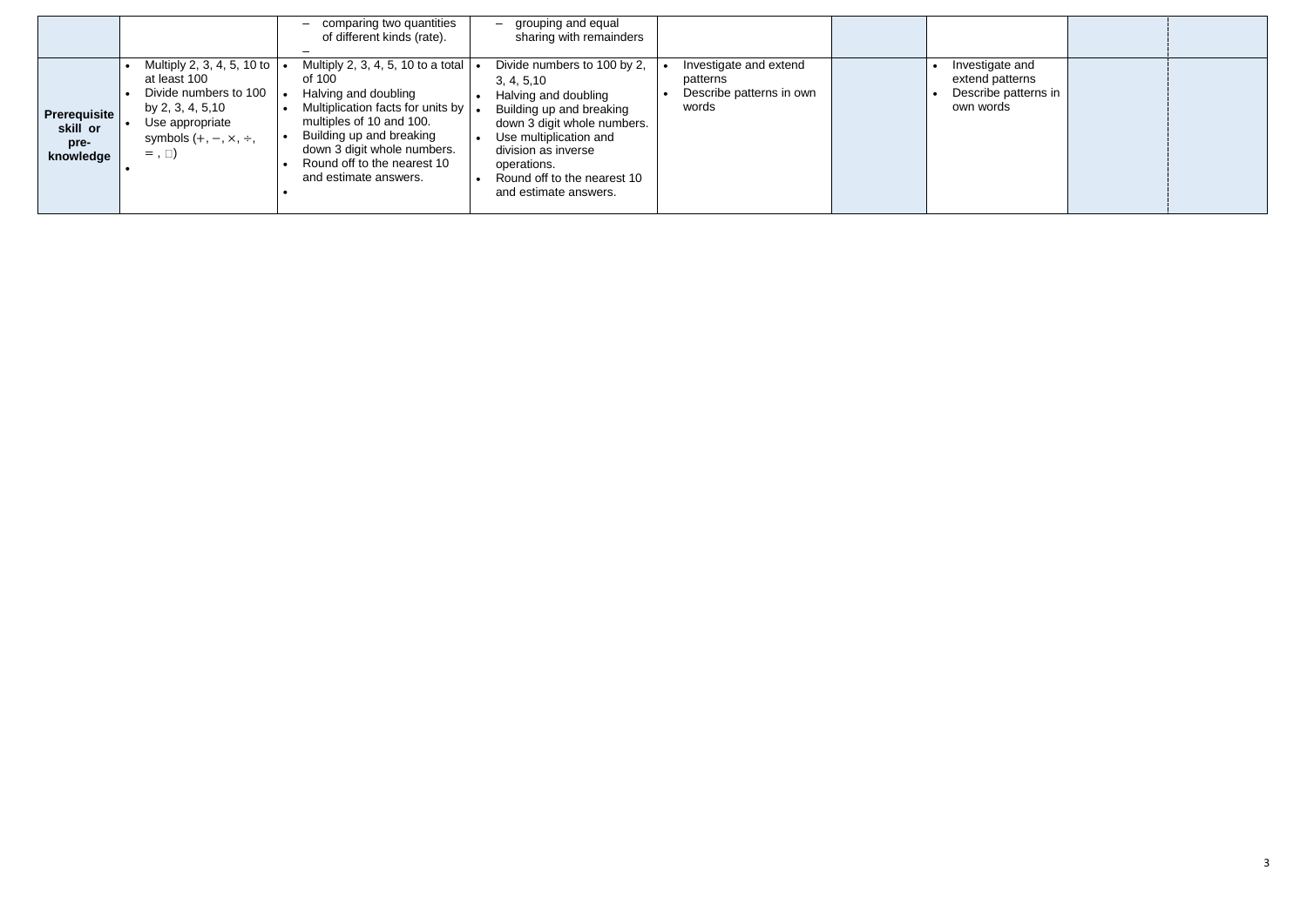| <b>TERM3</b>                                              | Week 1<br>4 days                                                                                                | <b>Week 2</b><br>5 days                                                                                                                                                                                                                                                                                                                                                                                                                                                                                                                                                                                                                                | Week 3<br>5 days                                                | <b>Week 4</b><br>5 days                                                                                                                                                                                                                                                                                                                                                                                       | Week 5<br>4 days                                                                                                                                                                           | Week 6<br>5 days                                                                                                                                                                                                                                                                                                                                                                                                                                                                                                                                                                                                                                                                                                                    | Week 7<br>5 days                                                                                                                                                                                                                                                                                                                                                                                                                                                                                                                                                                                                              | Week 8<br>5 days | Week 9<br>5 days                                                                              |                                                                                                                                                                                                                                                                                                                                                                                                                                                                                                                                                                              | Week 10<br>5 days | Week 11<br>4 days                                                              |
|-----------------------------------------------------------|-----------------------------------------------------------------------------------------------------------------|--------------------------------------------------------------------------------------------------------------------------------------------------------------------------------------------------------------------------------------------------------------------------------------------------------------------------------------------------------------------------------------------------------------------------------------------------------------------------------------------------------------------------------------------------------------------------------------------------------------------------------------------------------|-----------------------------------------------------------------|---------------------------------------------------------------------------------------------------------------------------------------------------------------------------------------------------------------------------------------------------------------------------------------------------------------------------------------------------------------------------------------------------------------|--------------------------------------------------------------------------------------------------------------------------------------------------------------------------------------------|-------------------------------------------------------------------------------------------------------------------------------------------------------------------------------------------------------------------------------------------------------------------------------------------------------------------------------------------------------------------------------------------------------------------------------------------------------------------------------------------------------------------------------------------------------------------------------------------------------------------------------------------------------------------------------------------------------------------------------------|-------------------------------------------------------------------------------------------------------------------------------------------------------------------------------------------------------------------------------------------------------------------------------------------------------------------------------------------------------------------------------------------------------------------------------------------------------------------------------------------------------------------------------------------------------------------------------------------------------------------------------|------------------|-----------------------------------------------------------------------------------------------|------------------------------------------------------------------------------------------------------------------------------------------------------------------------------------------------------------------------------------------------------------------------------------------------------------------------------------------------------------------------------------------------------------------------------------------------------------------------------------------------------------------------------------------------------------------------------|-------------------|--------------------------------------------------------------------------------|
| <b>Hours</b>                                              | <b>5 hrs.</b>                                                                                                   | 6 hrs.                                                                                                                                                                                                                                                                                                                                                                                                                                                                                                                                                                                                                                                 | 6 hrs.                                                          | 6 hrs.                                                                                                                                                                                                                                                                                                                                                                                                        | <b>5 hrs.</b>                                                                                                                                                                              | 6 hrs.                                                                                                                                                                                                                                                                                                                                                                                                                                                                                                                                                                                                                                                                                                                              | 6 hrs.                                                                                                                                                                                                                                                                                                                                                                                                                                                                                                                                                                                                                        | 6 hrs.           |                                                                                               | 6 hrs                                                                                                                                                                                                                                                                                                                                                                                                                                                                                                                                                                        | 6 hrs.            | <b>5 hrs.</b>                                                                  |
| per week                                                  |                                                                                                                 |                                                                                                                                                                                                                                                                                                                                                                                                                                                                                                                                                                                                                                                        |                                                                 |                                                                                                                                                                                                                                                                                                                                                                                                               |                                                                                                                                                                                            |                                                                                                                                                                                                                                                                                                                                                                                                                                                                                                                                                                                                                                                                                                                                     |                                                                                                                                                                                                                                                                                                                                                                                                                                                                                                                                                                                                                               |                  |                                                                                               |                                                                                                                                                                                                                                                                                                                                                                                                                                                                                                                                                                              |                   |                                                                                |
| <b>Hours</b><br>per topic                                 |                                                                                                                 | <b>18 hrs.</b>                                                                                                                                                                                                                                                                                                                                                                                                                                                                                                                                                                                                                                         |                                                                 |                                                                                                                                                                                                                                                                                                                                                                                                               | 6 hrs.                                                                                                                                                                                     | 6 hrs.                                                                                                                                                                                                                                                                                                                                                                                                                                                                                                                                                                                                                                                                                                                              | <b>12 hrs.</b>                                                                                                                                                                                                                                                                                                                                                                                                                                                                                                                                                                                                                |                  | 3 hrs                                                                                         | 3 hrs.                                                                                                                                                                                                                                                                                                                                                                                                                                                                                                                                                                       | 3 hrs.            | 8 hrs.                                                                         |
| Topics,<br>concepts<br>and skills                         | fractions<br>eighths)<br>use the<br><b>Solving problems</b><br>$\bullet$<br>sharing.<br><b>Equivalent forms</b> | <b>COMMON FRACTIONS:</b><br><b>Describing and ordering</b><br>Compare and order<br>common fractions of<br>different denominators<br>(halves, thirds, quarters,<br>fifths, sixths, sevenths,<br>Describe and compare<br>common fractions in<br>diagram form.<br><b>Calculations with fractions</b><br>Recognize, describe and<br>equivalence of division<br>and fractions<br>Addition of common<br>fractions with same<br>denominators.<br>Solve problems in<br>contexts involving<br>fractions, including<br>grouping and equal<br>Recognize and use<br>equivalent forms of<br>common fractions<br>(denominators which are<br>multiples of each other) |                                                                 | TIME:<br><b>Reading time and time</b><br>instruments<br>formats on both<br>instruments in:<br>hours<br>$-$<br>minutes<br>seconds<br>-<br>Instruments include<br>clocks and watches<br><b>Reading calendars</b><br>solving time include:<br>• problems in contexts<br>involving time<br>calculation of the<br>any<br>two dates within the<br>years<br>calculation of time<br>given in minutes or<br>hours only | Read, tell and write time<br>in 12-hour and 24-hour<br>analogue and digital<br><b>Calculations and problem</b><br>number of days between<br>same or consecutive<br>intervals where time is | <b>LENGTH:</b><br><b>Practical measuring</b><br><b>Estimate and</b><br>practically measure<br>2-D shapes and 3-D<br>objects using<br>measuring instruments<br>such as:<br>$-$ rulers<br>metre sticks<br>tape measures<br>$-$<br>$-$ trundle wheels<br>Record, compare and<br>order lengths of<br>shapes and objects in<br>millimetres (mm),<br>centimetres (cm),<br>metres (m), kilometres<br>(km)<br><b>Calculations and</b><br>problem-solving<br>• Solve problems in<br>contexts involving<br>length<br>Convert between<br>millimetres (mm)<br>and centimetres<br>(cm),<br>centimetres (cm)<br>$-$<br>and metres (m)<br>$-$ metres (m) and<br>kilometres (km)<br>Conversions limited to<br>whole numbers and<br>common fractions | <b>PROPERTIES OF 2D</b><br><b>SHAPES:</b><br>Range of shapes<br>Recognize, visualize<br>and name 2-D shapes in<br>the<br>environment and<br>geometric setting,<br>focusing on<br>regular and irregular<br>polygons - triangles,<br>squares, rectangles,<br>other quadrilaterals,<br>pentagons, hexagons,<br>heptagons<br>circles<br>similarities and<br>differences between<br>squares and rectangles<br><b>Characteristics of shapes</b><br>Describe, sort and<br>compare 2-D shapes in<br>terms of:<br>- straight and curved<br>sides<br>- number of sides<br><b>Further activities</b><br>Draw 2-D shapes on<br>grid paper |                  | <b>SYMMETRY:</b><br>• Recognize, draw and<br>describe line(s) of<br>symmetry in 2-D<br>shapes | <b>TRANSFORMATIONS</b><br><b>Build composite</b><br>shapes<br>• Put 2-D shapes<br>together to make<br>different composite 2-<br>D shapes including<br>some shapes with<br>line symmetry.<br><b>Tessellations</b><br>Pack out 2-D shapes<br>to make tessellated<br>patterns<br>including some<br>patterns with line<br>symmetry.<br><b>Describe patterns</b><br>• Refer to lines, 2-D<br>shapes, 3-D objects<br>and lines<br>of symmetry when<br>describing patterns<br>$-$ in nature<br>from modern<br>everyday life<br>our cultural<br>$\overline{\phantom{m}}$<br>heritage | <b>REVISION</b>   | <b>FORMAL</b><br><b>ASSESSMENT</b><br><b>TASK</b><br><b>TEST</b><br>All topics |
| <b>Prerequis</b><br>ite skill<br>or pre-<br>knowledg<br>е |                                                                                                                 | non-unitary fractions in<br>halves, quarters, eighths,<br>thirds, sixths, fifths<br>Recognise fractions in<br>diagrammatic form                                                                                                                                                                                                                                                                                                                                                                                                                                                                                                                        | Use and name unitary and $\vert$<br>familiar contexts including | Read dates on<br>calendars<br>Place birthdays,<br>holidays, historical<br>on a calendar<br>Use calendars to                                                                                                                                                                                                                                                                                                   | religious festivals, public<br>events, school events<br>calculate and describe                                                                                                             | Estimate, measure,<br>compare, order and<br>record length<br>usingnon-standard<br>measures e.g. hand<br>spans, paces, pencil<br>lengths, counters, etc.<br>Describe the length of<br>objects by counting                                                                                                                                                                                                                                                                                                                                                                                                                                                                                                                            | <b>Identify</b> circles, Triangles,<br>Squares and Rectangles<br>Describe, sort and compare<br>2-D shapes in terms of:<br>$-$ shape<br>straight sides<br>round sides                                                                                                                                                                                                                                                                                                                                                                                                                                                          |                  | Recognise and draw<br>line of symmetry in 2-<br>D shapes                                      | New concept in the<br>grade                                                                                                                                                                                                                                                                                                                                                                                                                                                                                                                                                  |                   |                                                                                |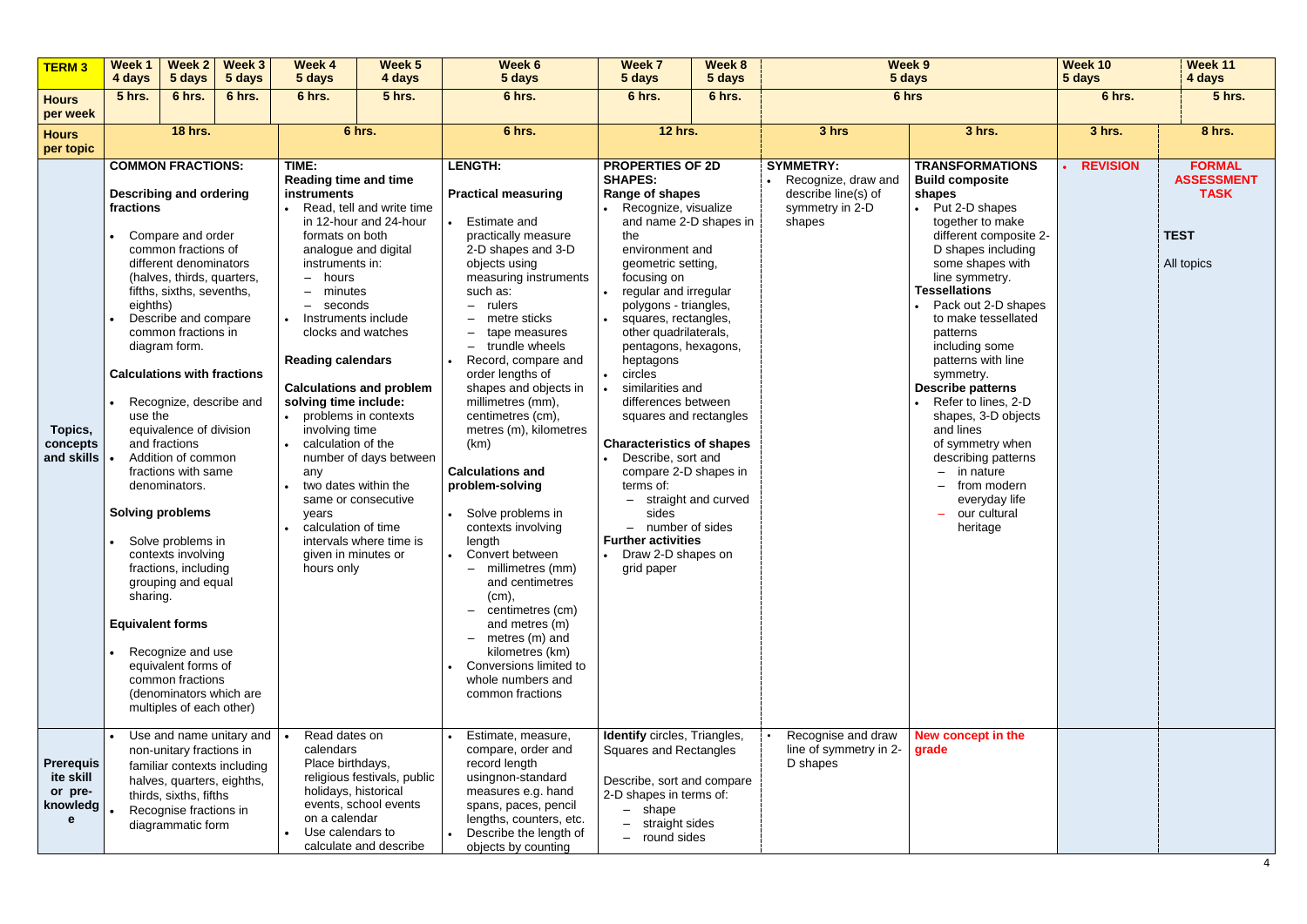|  | Recognise that two halves<br>or three thirds make one<br>whole and that 1 half and<br>2 quarters are equivalent<br>Write fractions as 1 half, 2<br>third | lengths of time in days<br>or weeks or months<br>including<br>- converting between<br>days and weeks<br>- converting between<br>weeks and months<br>Use clocks to calculate<br>length of time in hours,<br>half hours and quarter<br>hour | and stating the length<br>in informal units |  |  |  |
|--|----------------------------------------------------------------------------------------------------------------------------------------------------------|-------------------------------------------------------------------------------------------------------------------------------------------------------------------------------------------------------------------------------------------|---------------------------------------------|--|--|--|
|--|----------------------------------------------------------------------------------------------------------------------------------------------------------|-------------------------------------------------------------------------------------------------------------------------------------------------------------------------------------------------------------------------------------------|---------------------------------------------|--|--|--|

**N.B. BY THE END OF TERM 3, LEARNERS SHOULD HAVE COMPLETED A PROJECT AND A TEST. SEE NOTES ON PROJECT FROM ABRIDGED SECTION 4 OF CAPS.**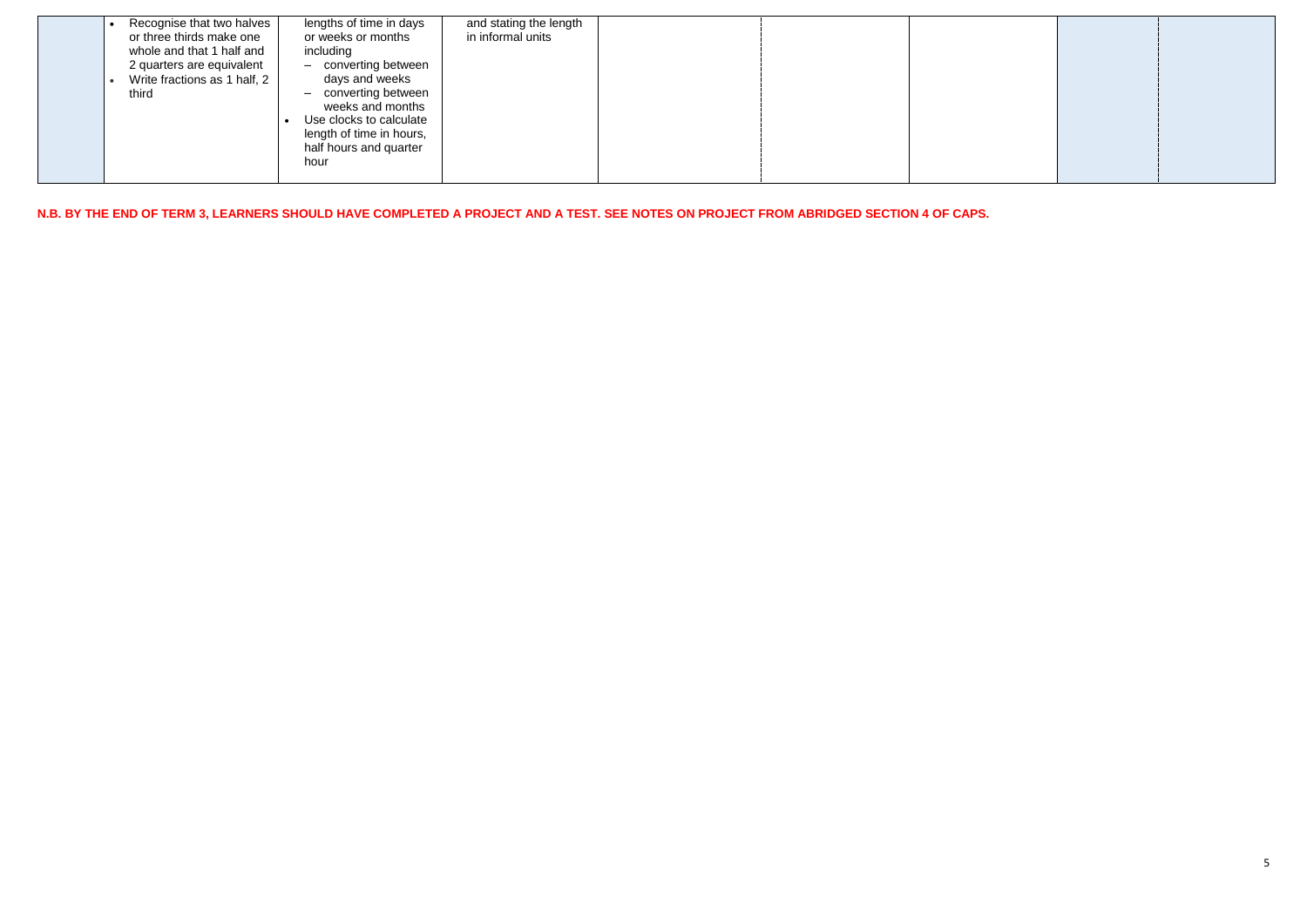| <b>TERM4</b>                                          | Week 1<br>4 days                                                                                                                                                                                                                                                        | Week 2<br>5 days | Week 3<br>5 days                                                                                                                                                                                                                                                                                                                                                                                                                                                                                                                                                                                                                                                                                                                                                                                                                                                                                                                                                                                                                                                                                        | <b>Week 4</b><br>5 days: | Week 5<br>5 days                                                                      | Week 6<br>5 days | Week 7<br>5 days                    | Week 8<br>5 days | Week 9<br>5 days | <b>Week 10</b><br>3 days |  |                 |                                                                                                     |                                                                                          |
|-------------------------------------------------------|-------------------------------------------------------------------------------------------------------------------------------------------------------------------------------------------------------------------------------------------------------------------------|------------------|---------------------------------------------------------------------------------------------------------------------------------------------------------------------------------------------------------------------------------------------------------------------------------------------------------------------------------------------------------------------------------------------------------------------------------------------------------------------------------------------------------------------------------------------------------------------------------------------------------------------------------------------------------------------------------------------------------------------------------------------------------------------------------------------------------------------------------------------------------------------------------------------------------------------------------------------------------------------------------------------------------------------------------------------------------------------------------------------------------|--------------------------|---------------------------------------------------------------------------------------|------------------|-------------------------------------|------------------|------------------|--------------------------|--|-----------------|-----------------------------------------------------------------------------------------------------|------------------------------------------------------------------------------------------|
| <b>Hours per</b><br>week                              | <b>5 hrs.</b>                                                                                                                                                                                                                                                           | 6 hrs.           | 6 hrs.                                                                                                                                                                                                                                                                                                                                                                                                                                                                                                                                                                                                                                                                                                                                                                                                                                                                                                                                                                                                                                                                                                  | 6 hrs.                   | 6 hrs.                                                                                | 6 hrs.           | 6 hrs.                              | 6 hrs.           | 6 hrs            | 3 hrs.                   |  |                 |                                                                                                     |                                                                                          |
| <b>Hours per</b><br>topic                             | 9 hrs.                                                                                                                                                                                                                                                                  |                  | 6 hrs.                                                                                                                                                                                                                                                                                                                                                                                                                                                                                                                                                                                                                                                                                                                                                                                                                                                                                                                                                                                                                                                                                                  |                          | <b>12 hrs.</b>                                                                        | 6 hrs.           |                                     | 6 hrs.           | 6 hrs            | 3 hrs.                   |  |                 |                                                                                                     |                                                                                          |
| Topics,<br>concepts<br>and skills                     | PERIMETER AND AREA<br><b>Perimeter</b><br>• Measure perimeter using rulers or<br>measuring tapes<br><b>Measurement of area</b><br>Find areas of regular and irregular<br>shapes by counting squares on grids in<br>order to develop an understanding of<br>square units |                  | <b>Practical Measuring</b><br><b>NUMBER SENTENCES</b><br>Estimate and practically<br>measure 3-D objects using<br>• Write number sentences to<br>measuring instruments such<br>describe problem situations<br>as:<br><b>SOLVING PROBLEMS</b><br>measuring spoons<br>$-$<br>• Solve problems in contexts<br>measuring cups,<br>$\overline{\phantom{m}}$<br>involving whole numbers and<br>measuring jugs<br>$\overline{\phantom{m}}$<br>fractions, including:<br>Record, compare and order<br>financial contexts<br>capacity and volume of 3D<br>measurement contexts<br>objects in millilitres (ml) and<br>fractions, including grouping<br>$\qquad \qquad -$<br>and equal sharing<br>litres (l)<br>comparing two or more<br>$-$<br><b>Calculations and</b><br>quantities of the same kind<br>(ratio)<br>problem-solving<br>comparing two quantities of<br>Solve problems in contexts<br>different kinds (rate)<br>involving capacity/volume<br>Convert between millilitres<br>and litres limited to examples<br>with whole numbers and<br>fractions<br>Number sentences<br>Estimate, measure, compare, |                          | <b>USE ALL FOUR BASIC</b><br><b>OPERATIONS TO SOLVE</b><br><b>PROBLEMS IN CONTEXT</b> |                  | • All operations with whole numbers |                  |                  |                          |  | <b>REVISION</b> | <b>FORMAL</b><br><b>ASSESSMENT</b><br><b>TASK</b><br><b>TEST</b><br>All Term 3 and<br>Term 4 topics | <b>FORMAL</b><br><b>SSESSMENT TASK</b><br><b>TEST</b><br>All Term 3 and<br>Term 4 topics |
| <b>Prerequisit</b><br>e skill or<br>pre-<br>knowledge | New concept in Grade 3 and was not done<br><b>in 2020</b>                                                                                                                                                                                                               |                  | order and record the capacity<br>of objects by measuring in<br>litres, half litres and quarter<br>litres using:<br>- bottles with a capacity of 1<br>litre<br>a measuring jug which has<br>$\qquad \qquad -$<br>numbered calibration lines<br>in litres, half litres and<br>quarter litres.<br>measuring cups and<br>$\overline{\phantom{m}}$<br>teaspoons which indicate<br>their capacity<br>Read pictures of products with<br>their capacity written in order<br>to sequence in order<br>Describe the volume on jugs<br>where the volume is near to a<br>numbered millilitre gradation<br>line using almost/ nearly/<br>close to/ a bit more than/<br>more or less/ exactly the                                                                                                                                                                                                                                                                                                                                                                                                                      | and common fractions     |                                                                                       |                  |                                     |                  |                  |                          |  |                 |                                                                                                     |                                                                                          |